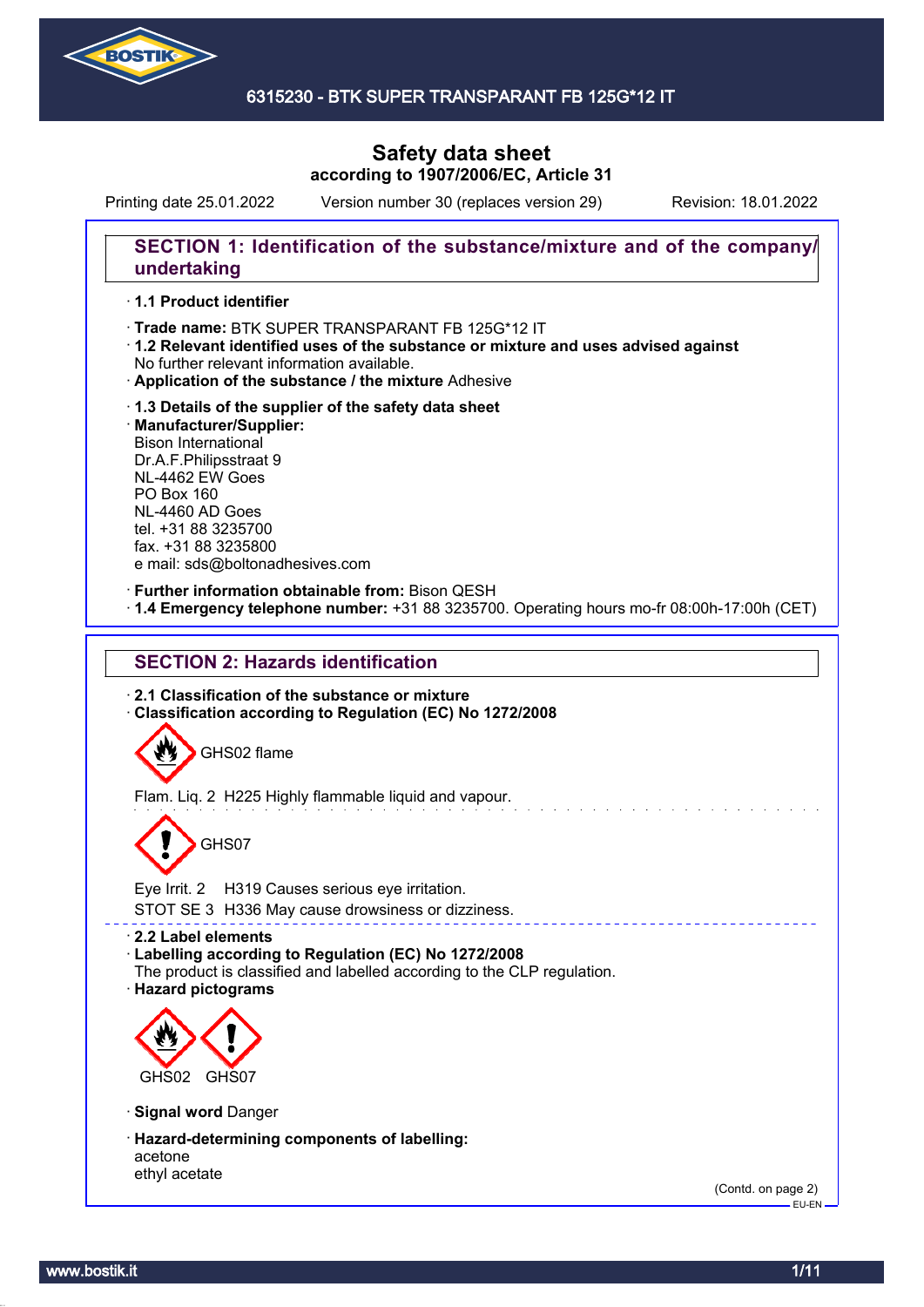

Printing date 25.01.2022 Version number 30 (replaces version 29) Revision: 18.01.2022

#### Trade name: BTK SUPER TRANSPARANT FB 125G\*12 IT

(Contd. of page 1) · **Hazard statements** H225 Highly flammable liquid and vapour. H319 Causes serious eye irritation. H336 May cause drowsiness or dizziness. · **Precautionary statements** P101 If medical advice is needed, have product container or label at hand. P102 Keep out of reach of children. P210 Keep away from heat, hot surfaces, sparks, open flames and other ignition sources. No smoking. P261 Avoid breathing vapours. P370+P378 In case of fire: Use to extinguish: Water haze, Alcohol resistant foam, Fireextinguishing powder, Carbon dioxide. P403+P233 Store in a well-ventilated place. Keep container tightly closed. P501 Dispose of contents/container in accordance with national regulations. · **Additional information:** EUH066 Repeated exposure may cause skin dryness or cracking. Product contains: Reportable explosives precursors. Making available, introduction, possession and use according to Regulation (EU) 2019/1148, Article 9. Labelling of packages where the contents do not exceed 125 ml · **Hazard pictograms** GHS02 GHS07 · **Signal word** Danger · **Hazard-determining components of labelling:** acetone ethyl acetate · **Hazard statements** H336 May cause drowsiness or dizziness. · **Precautionary statements** P101 If medical advice is needed, have product container or label at hand. P102 Keep out of reach of children. P210 Keep away from heat, hot surfaces, sparks, open flames and other ignition sources. No smoking. P261 Avoid breathing vapours. P403+P233 Store in a well-ventilated place. Keep container tightly closed. P501 Dispose of contents/container in accordance with national regulations. · **2.3 Other hazards** · **Results of PBT and vPvB assessment** · **PBT:** Not applicable. · **vPvB:** Not applicable. **SECTION 3: Composition/information on ingredients** 

· **3.2 Mixtures**

· **Description:** Adhesive

(Contd. on page 3)

EU-EN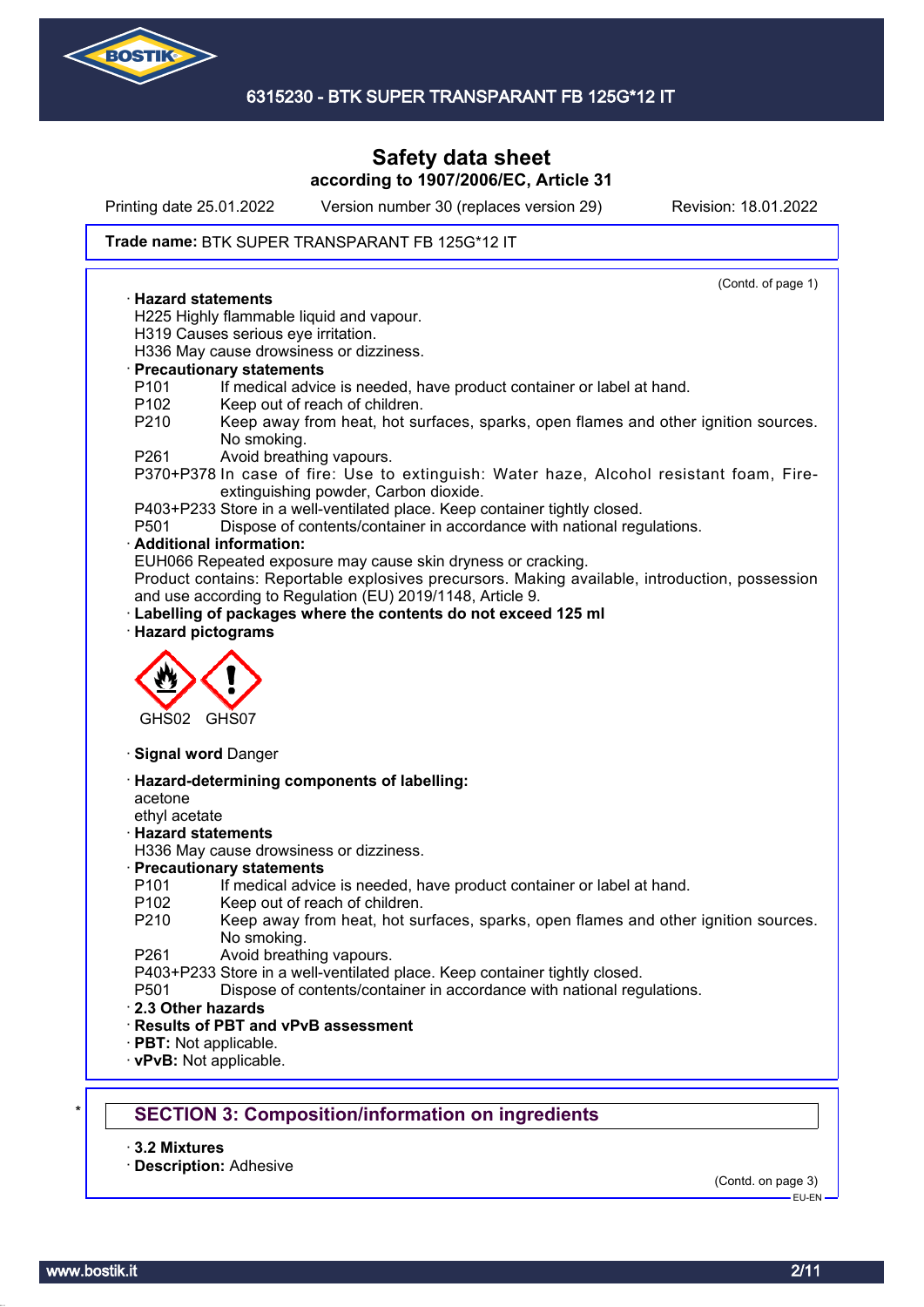

Printing date 25.01.2022 Version number 30 (replaces version 29) Revision: 18.01.2022

#### Trade name: BTK SUPER TRANSPARANT FB 125G\*12 IT

|                                                                                                               |                                                                                                                                                                                                                                                      | (Contd. of page 2) |
|---------------------------------------------------------------------------------------------------------------|------------------------------------------------------------------------------------------------------------------------------------------------------------------------------------------------------------------------------------------------------|--------------------|
| Dangerous components:                                                                                         |                                                                                                                                                                                                                                                      |                    |
| CAS: 67-64-1<br>EINECS: 200-662-2<br>Index number: 606-001-00-8<br>Reg.nr.: 01-2119471330-49-<br><b>XXXX</b>  | acetone<br>Eye Irrit. 2, H225; Deve Irrit. 2, H319;<br>STOT SE 3, H336                                                                                                                                                                               | 50-100%            |
| CAS: 141-78-6<br>EINECS: 205-500-4<br>Index number: 607-022-00-5<br>Reg.nr.: 01-2119475103-46-<br><b>XXXX</b> | ethyl acetate<br>$\diamondsuit$ Flam. Liq. 2, H225; $\diamondsuit$ Eye Irrit. 2, H319;<br>STOT SE 3, H336, EUH066                                                                                                                                    | 10-25%             |
| CAS: 1065336-91-5<br>EC number: 915-687-0<br>Reg.nr.: 01-2119491304-40                                        | Reaction mass of bis(1,2,2,6,6-pentamethyl-4-<br>piperidyl) sebacate (CAS no. 41556-26-7) and<br>methyl 1,2,2,6,6-pentamethyl-4-piperidyl<br>sebacate (CAS no. 82919-37-7)<br>Aquatic Acute 1, H400; Aquatic Chronic 1,<br>H410; Bkin Sens. 1A, H317 | $≥0.025$ -<0.1%    |

### **SECTION 4: First aid measures**

#### · **4.1 Description of first aid measures**

· **General information:** No special measures required.

### · **After inhalation:**

Supply fresh air; consult doctor in case of complaints.

- No special measures required.
- · **After skin contact:** Generally the product does not irritate the skin.
- · **After eye contact:**

Rinse opened eye for several minutes under running water. If symptoms persist, consult a doctor.

- · **After swallowing:** If symptoms persist consult doctor.
- · **4.2 Most important symptoms and effects, both acute and delayed**
- No further relevant information available. · **4.3 Indication of any immediate medical attention and special treatment needed**
- No further relevant information available.

# **SECTION 5: Firefighting measures**

- · **5.1 Extinguishing media**
- · **Suitable extinguishing agents:**
- Water haze
- Alcohol resistant foam
- Fire-extinguishing powder
- Carbon dioxide
- · **For safety reasons unsuitable extinguishing agents:** Water with full jet
- · **5.2 Special hazards arising from the substance or mixture**
- No further relevant information available.
- · **5.3 Advice for firefighters**
- · **Protective equipment:** No special measures required.

(Contd. on page 4)

 $-$ FH-FN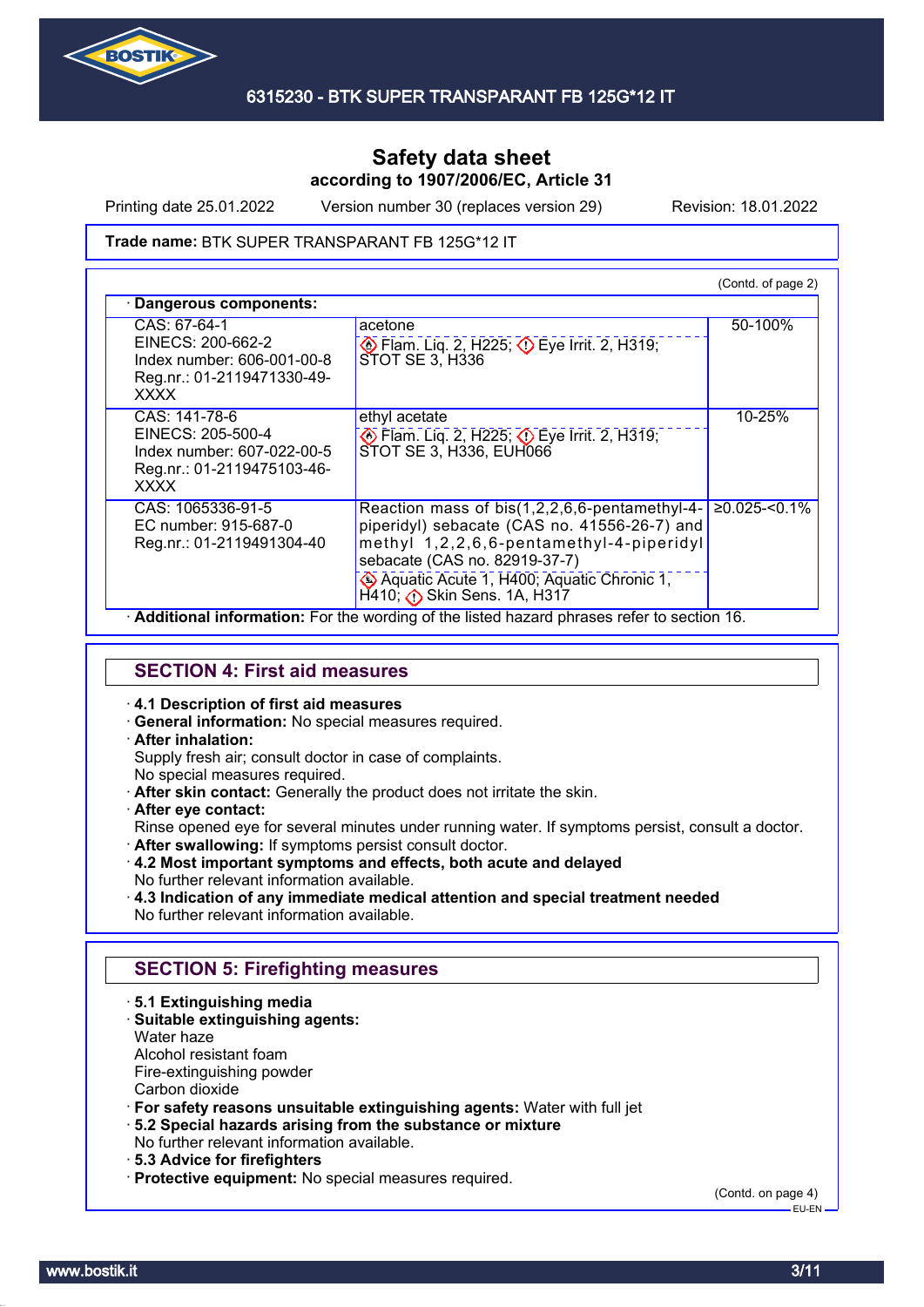

Printing date 25.01.2022 Version number 30 (replaces version 29) Revision: 18.01.2022

(Contd. of page 3)

#### Trade name: BTK SUPER TRANSPARANT FB 125G\*12 IT

#### · **Additional information**

Cool endangered receptacles with water spray.

Collect contaminated fire fighting water separately. It must not enter the sewage system.

### **SECTION 6: Accidental release measures**

· **6.1 Personal precautions, protective equipment and emergency procedures**

Wear protective equipment. Keep unprotected persons away.

- · **6.2 Environmental precautions:** Do not allow to enter sewers/ surface or ground water.
- · **6.3 Methods and material for containment and cleaning up:**

Send for recovery or disposal in suitable receptacles.

Absorb with liquid-binding material (sand, diatomite, acid binders, universal binders, sawdust).

- Ensure adequate ventilation.
- · **6.4 Reference to other sections** See Section 7 for information on safe handling. See Section 8 for information on personal protection equipment. See Section 13 for disposal information.

# **SECTION 7: Handling and storage**

· **7.1 Precautions for safe handling** Ensure good interior ventilation, especially at floor level. (Fumes are heavier than air). Ensure good ventilation/exhaustion at the workplace. Prevent formation of aerosols. · **Information about fire - and explosion protection:**

- Keep ignition sources away Do not smoke. Protect against electrostatic charges.
- · **7.2 Conditions for safe storage, including any incompatibilities**
- · **Storage:**
- · **Requirements to be met by storerooms and receptacles:** Store in a cool location.
- · **Information about storage in one common storage facility:** Not required.
- · **Further information about storage conditions:** Keep container tightly sealed.

Store in cool, dry conditions in well sealed receptacles.

- · **Storage class:** 3
- · **7.3 Specific end use(s)** No further relevant information available.

# **SECTION 8: Exposure controls/personal protection**

#### · **8.1 Control parameters**

### · **Ingredients with limit values that require monitoring at the workplace:**

### **67-64-1 acetone**

IOELV Long-term value: 1210 mg/m<sup>3</sup>, 500 ppm

# **141-78-6 ethyl acetate**

IOELV Short-term value: 1468 mg/m<sup>3</sup>, 400 ppm Long-term value: 734 mg/m<sup>3</sup>, 200 ppm

(Contd. on page 5)

EU-EN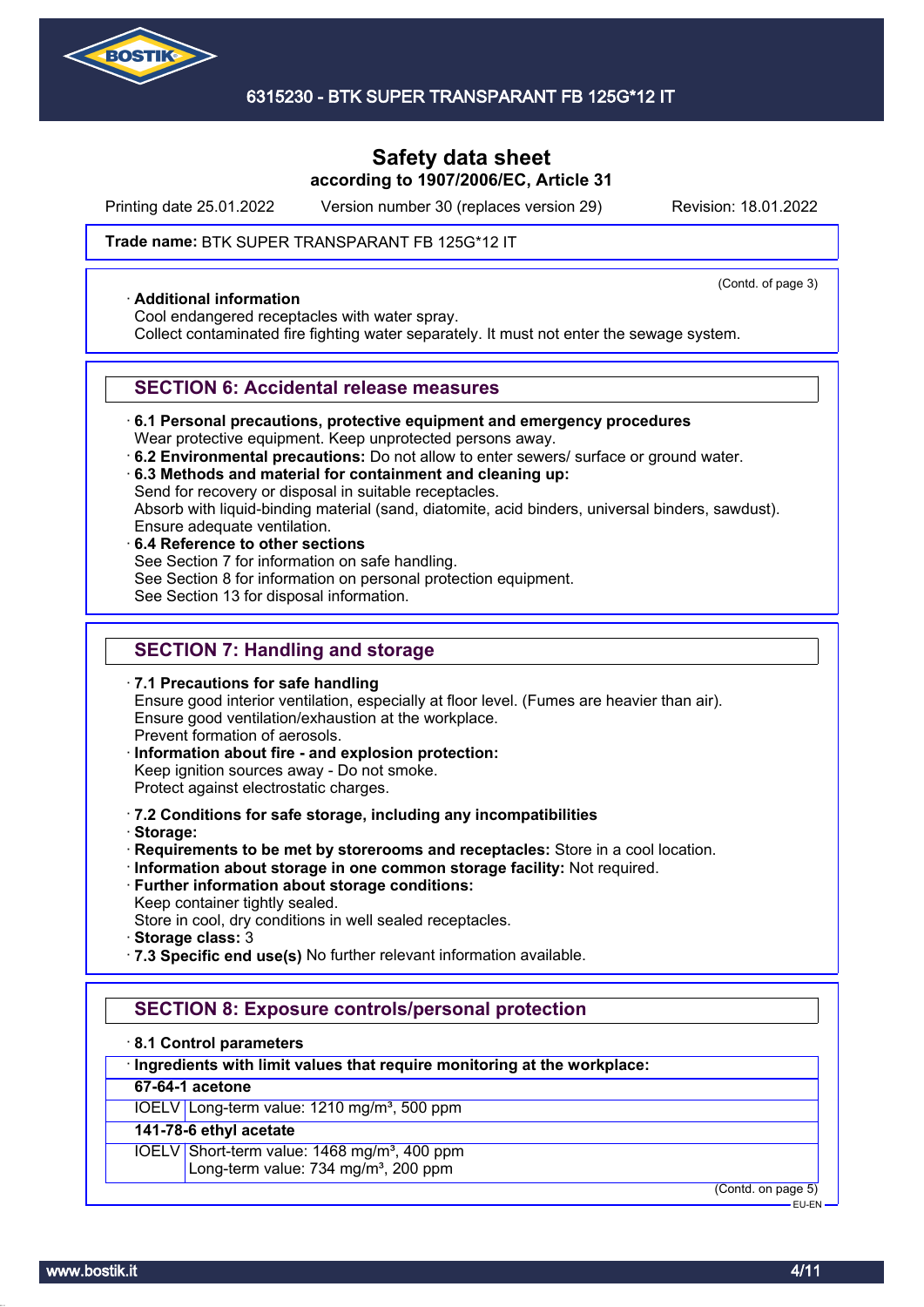

Printing date 25.01.2022 Version number 30 (replaces version 29) Revision: 18.01.2022

#### Trade name: BTK SUPER TRANSPARANT FB 125G\*12 IT

| Consumer, dermal, longterm exposition<br>62 mg/kg bw/day<br>Dermal<br>Inhalative Consumer, inhalation, longterm exposition<br>$200$ mg/m <sup>3</sup><br>141-78-6 ethyl acetate<br>Oral<br>Consumer, oral, longterm exposition<br>4.5 mg/kg bw/day<br>37 mg/kg bw/day<br>Dermal<br>Consumer, dermal, longterm exposition<br>Consumer DNEL, acute inhalation<br>734 mg/m <sup>3</sup><br>Inhalative<br>Consumer, inhalation, longterm exposition 367 mg/m <sup>3</sup><br>· PNECs<br>67-64-1 acetone<br>Fresh water<br>$10.6$ mg/<br>Marine water $1.06$ mg/l<br>Soil<br>29.5 mg/kg<br>141-78-6 ethyl acetate<br>Fresh water 0.26 mg/l<br>Marine water $0.026$ mg/l<br>Soil<br>$0.22$ mg/kg<br>Additional information: The lists valid during the making were used as basis.<br>$\cdot$ 8.2 Exposure controls<br>Appropriate engineering controls No further data; see item 7.<br>· Individual protection measures, such as personal protective equipment<br><b>General protective and hygienic measures:</b><br>The usual precautionary measures are to be adhered to when handling chemicals.<br>Keep away from foodstuffs, beverages and feed.<br>Immediately remove all soiled and contaminated clothing<br>Wash hands before breaks and at the end of work.<br>Do not inhale gases / fumes / aerosols.<br>Avoid contact with the eyes.<br>Avoid contact with the eyes and skin.<br><b>Respiratory protection:</b><br>Use suitable respiratory protective device in case of insufficient ventilation.<br>Recommended filter device for short term use:<br>Filter AX<br>Filter A<br>· Hand protection<br>Solvent resistant gloves<br>The glove material has to be impermeable and resistant to the product/ the substance/ the<br>preparation.<br>Selection of the glove material on consideration of the penetration times, rates of diffusion and the<br>degradation<br><b>Material of gloves</b><br>Butyl rubber, BR<br>Recommended thickness of the material: > 0,7 mm | Oral | Consumer, oral, longterm exposition | 62 mg/kg bw/day |  |
|------------------------------------------------------------------------------------------------------------------------------------------------------------------------------------------------------------------------------------------------------------------------------------------------------------------------------------------------------------------------------------------------------------------------------------------------------------------------------------------------------------------------------------------------------------------------------------------------------------------------------------------------------------------------------------------------------------------------------------------------------------------------------------------------------------------------------------------------------------------------------------------------------------------------------------------------------------------------------------------------------------------------------------------------------------------------------------------------------------------------------------------------------------------------------------------------------------------------------------------------------------------------------------------------------------------------------------------------------------------------------------------------------------------------------------------------------------------------------------------------------------------------------------------------------------------------------------------------------------------------------------------------------------------------------------------------------------------------------------------------------------------------------------------------------------------------------------------------------------------------------------------------------------------------------------------------------------------------------|------|-------------------------------------|-----------------|--|
|                                                                                                                                                                                                                                                                                                                                                                                                                                                                                                                                                                                                                                                                                                                                                                                                                                                                                                                                                                                                                                                                                                                                                                                                                                                                                                                                                                                                                                                                                                                                                                                                                                                                                                                                                                                                                                                                                                                                                                              |      |                                     |                 |  |
|                                                                                                                                                                                                                                                                                                                                                                                                                                                                                                                                                                                                                                                                                                                                                                                                                                                                                                                                                                                                                                                                                                                                                                                                                                                                                                                                                                                                                                                                                                                                                                                                                                                                                                                                                                                                                                                                                                                                                                              |      |                                     |                 |  |
|                                                                                                                                                                                                                                                                                                                                                                                                                                                                                                                                                                                                                                                                                                                                                                                                                                                                                                                                                                                                                                                                                                                                                                                                                                                                                                                                                                                                                                                                                                                                                                                                                                                                                                                                                                                                                                                                                                                                                                              |      |                                     |                 |  |
|                                                                                                                                                                                                                                                                                                                                                                                                                                                                                                                                                                                                                                                                                                                                                                                                                                                                                                                                                                                                                                                                                                                                                                                                                                                                                                                                                                                                                                                                                                                                                                                                                                                                                                                                                                                                                                                                                                                                                                              |      |                                     |                 |  |
|                                                                                                                                                                                                                                                                                                                                                                                                                                                                                                                                                                                                                                                                                                                                                                                                                                                                                                                                                                                                                                                                                                                                                                                                                                                                                                                                                                                                                                                                                                                                                                                                                                                                                                                                                                                                                                                                                                                                                                              |      |                                     |                 |  |
|                                                                                                                                                                                                                                                                                                                                                                                                                                                                                                                                                                                                                                                                                                                                                                                                                                                                                                                                                                                                                                                                                                                                                                                                                                                                                                                                                                                                                                                                                                                                                                                                                                                                                                                                                                                                                                                                                                                                                                              |      |                                     |                 |  |
|                                                                                                                                                                                                                                                                                                                                                                                                                                                                                                                                                                                                                                                                                                                                                                                                                                                                                                                                                                                                                                                                                                                                                                                                                                                                                                                                                                                                                                                                                                                                                                                                                                                                                                                                                                                                                                                                                                                                                                              |      |                                     |                 |  |
|                                                                                                                                                                                                                                                                                                                                                                                                                                                                                                                                                                                                                                                                                                                                                                                                                                                                                                                                                                                                                                                                                                                                                                                                                                                                                                                                                                                                                                                                                                                                                                                                                                                                                                                                                                                                                                                                                                                                                                              |      |                                     |                 |  |
|                                                                                                                                                                                                                                                                                                                                                                                                                                                                                                                                                                                                                                                                                                                                                                                                                                                                                                                                                                                                                                                                                                                                                                                                                                                                                                                                                                                                                                                                                                                                                                                                                                                                                                                                                                                                                                                                                                                                                                              |      |                                     |                 |  |
|                                                                                                                                                                                                                                                                                                                                                                                                                                                                                                                                                                                                                                                                                                                                                                                                                                                                                                                                                                                                                                                                                                                                                                                                                                                                                                                                                                                                                                                                                                                                                                                                                                                                                                                                                                                                                                                                                                                                                                              |      |                                     |                 |  |
|                                                                                                                                                                                                                                                                                                                                                                                                                                                                                                                                                                                                                                                                                                                                                                                                                                                                                                                                                                                                                                                                                                                                                                                                                                                                                                                                                                                                                                                                                                                                                                                                                                                                                                                                                                                                                                                                                                                                                                              |      |                                     |                 |  |
|                                                                                                                                                                                                                                                                                                                                                                                                                                                                                                                                                                                                                                                                                                                                                                                                                                                                                                                                                                                                                                                                                                                                                                                                                                                                                                                                                                                                                                                                                                                                                                                                                                                                                                                                                                                                                                                                                                                                                                              |      |                                     |                 |  |
|                                                                                                                                                                                                                                                                                                                                                                                                                                                                                                                                                                                                                                                                                                                                                                                                                                                                                                                                                                                                                                                                                                                                                                                                                                                                                                                                                                                                                                                                                                                                                                                                                                                                                                                                                                                                                                                                                                                                                                              |      |                                     |                 |  |
|                                                                                                                                                                                                                                                                                                                                                                                                                                                                                                                                                                                                                                                                                                                                                                                                                                                                                                                                                                                                                                                                                                                                                                                                                                                                                                                                                                                                                                                                                                                                                                                                                                                                                                                                                                                                                                                                                                                                                                              |      |                                     |                 |  |
|                                                                                                                                                                                                                                                                                                                                                                                                                                                                                                                                                                                                                                                                                                                                                                                                                                                                                                                                                                                                                                                                                                                                                                                                                                                                                                                                                                                                                                                                                                                                                                                                                                                                                                                                                                                                                                                                                                                                                                              |      |                                     |                 |  |
|                                                                                                                                                                                                                                                                                                                                                                                                                                                                                                                                                                                                                                                                                                                                                                                                                                                                                                                                                                                                                                                                                                                                                                                                                                                                                                                                                                                                                                                                                                                                                                                                                                                                                                                                                                                                                                                                                                                                                                              |      |                                     |                 |  |
|                                                                                                                                                                                                                                                                                                                                                                                                                                                                                                                                                                                                                                                                                                                                                                                                                                                                                                                                                                                                                                                                                                                                                                                                                                                                                                                                                                                                                                                                                                                                                                                                                                                                                                                                                                                                                                                                                                                                                                              |      |                                     |                 |  |
|                                                                                                                                                                                                                                                                                                                                                                                                                                                                                                                                                                                                                                                                                                                                                                                                                                                                                                                                                                                                                                                                                                                                                                                                                                                                                                                                                                                                                                                                                                                                                                                                                                                                                                                                                                                                                                                                                                                                                                              |      |                                     |                 |  |
| (Contd. on page 6)                                                                                                                                                                                                                                                                                                                                                                                                                                                                                                                                                                                                                                                                                                                                                                                                                                                                                                                                                                                                                                                                                                                                                                                                                                                                                                                                                                                                                                                                                                                                                                                                                                                                                                                                                                                                                                                                                                                                                           |      |                                     |                 |  |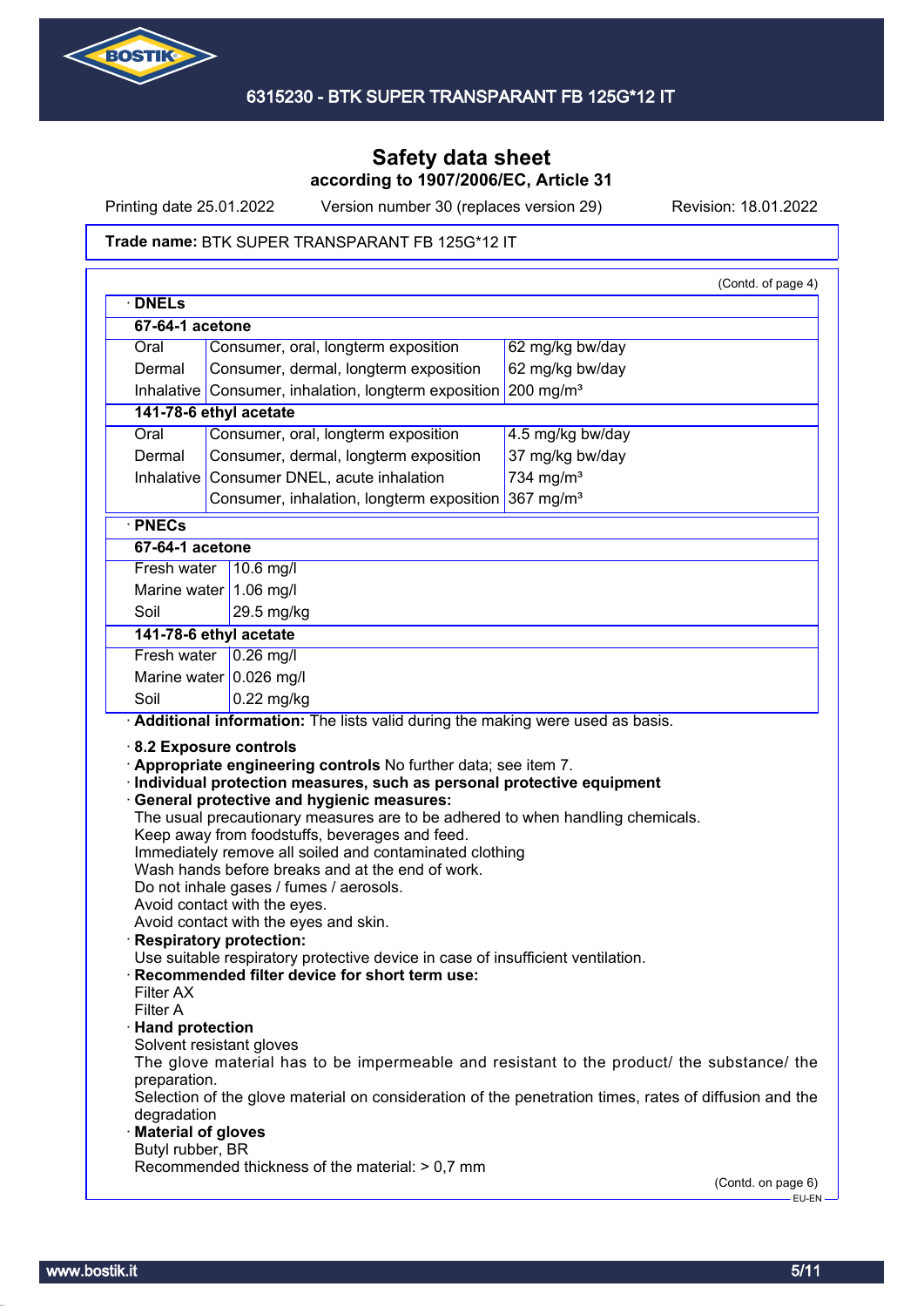

Printing date 25.01.2022 Version number 30 (replaces version 29) Revision: 18.01.2022

(Contd. of page 5)

#### Trade name: BTK SUPER TRANSPARANT FB 125G\*12 IT

#### · **Penetration time of glove material**

For the mixture of chemicals mentioned below the penetration time has to be at least 120 minutes (Permeation according to EN 374 Part 3: Level 4).

### · **Eye/face protection**



Tightly sealed goggles

Goggles recommended during refilling **Body protection:** Solvent resistant protective clothing

# **SECTION 9: Physical and chemical properties**

| 9.1 Information on basic physical and chemical properties                       |                                                    |
|---------------------------------------------------------------------------------|----------------------------------------------------|
| <b>General Information</b>                                                      | Fluid                                              |
| · Physical state<br>· Colour:                                                   | According to product specification                 |
| · Odour:                                                                        | Characteristic                                     |
| Odour threshold:                                                                | Not determined.                                    |
|                                                                                 | Undetermined.                                      |
| · Melting point/freezing point:<br>· Boiling point or initial boiling point and |                                                    |
| boiling range                                                                   | 55 °C                                              |
| · Flammability                                                                  | Not applicable.                                    |
| · Lower and upper explosion limit                                               |                                                    |
| · Lower:                                                                        | 2.1 Vol %                                          |
| · Upper:                                                                        | 13 Vol %                                           |
| · Flash point:                                                                  | $< 0$ °C                                           |
| · Auto-ignition temperature:                                                    | Product is not selfigniting.                       |
| · Decomposition temperature:                                                    | Not determined.                                    |
| · pH                                                                            | Not determined.                                    |
| · Viscosity:                                                                    |                                                    |
| · Kinematic viscosity                                                           | Not determined.                                    |
| Dynamic at 20 °C:                                                               | 3000 mPas                                          |
| · Solubility                                                                    |                                                    |
| water:                                                                          | Not miscible or difficult to mix.                  |
| · Partition coefficient n-octanol/water (log                                    |                                                    |
| value)                                                                          | Not determined.                                    |
| Vapour pressure at 20 °C:                                                       | 233 hPa                                            |
| · Density and/or relative density                                               |                                                    |
| · Density at 20 °C:                                                             | $0.898$ g/cm <sup>3</sup>                          |
| · Relative density                                                              | Not determined.                                    |
| · Vapour density                                                                | Not determined.                                    |
| 9.2 Other information                                                           | All relevant physical data were determined for the |
|                                                                                 | mixture. All non-determined data are not           |
|                                                                                 | measurable or not relevant for the                 |
|                                                                                 | characterization of the mixture.                   |
|                                                                                 |                                                    |
|                                                                                 | (Contd. on page 7)<br>————— EU-EN —                |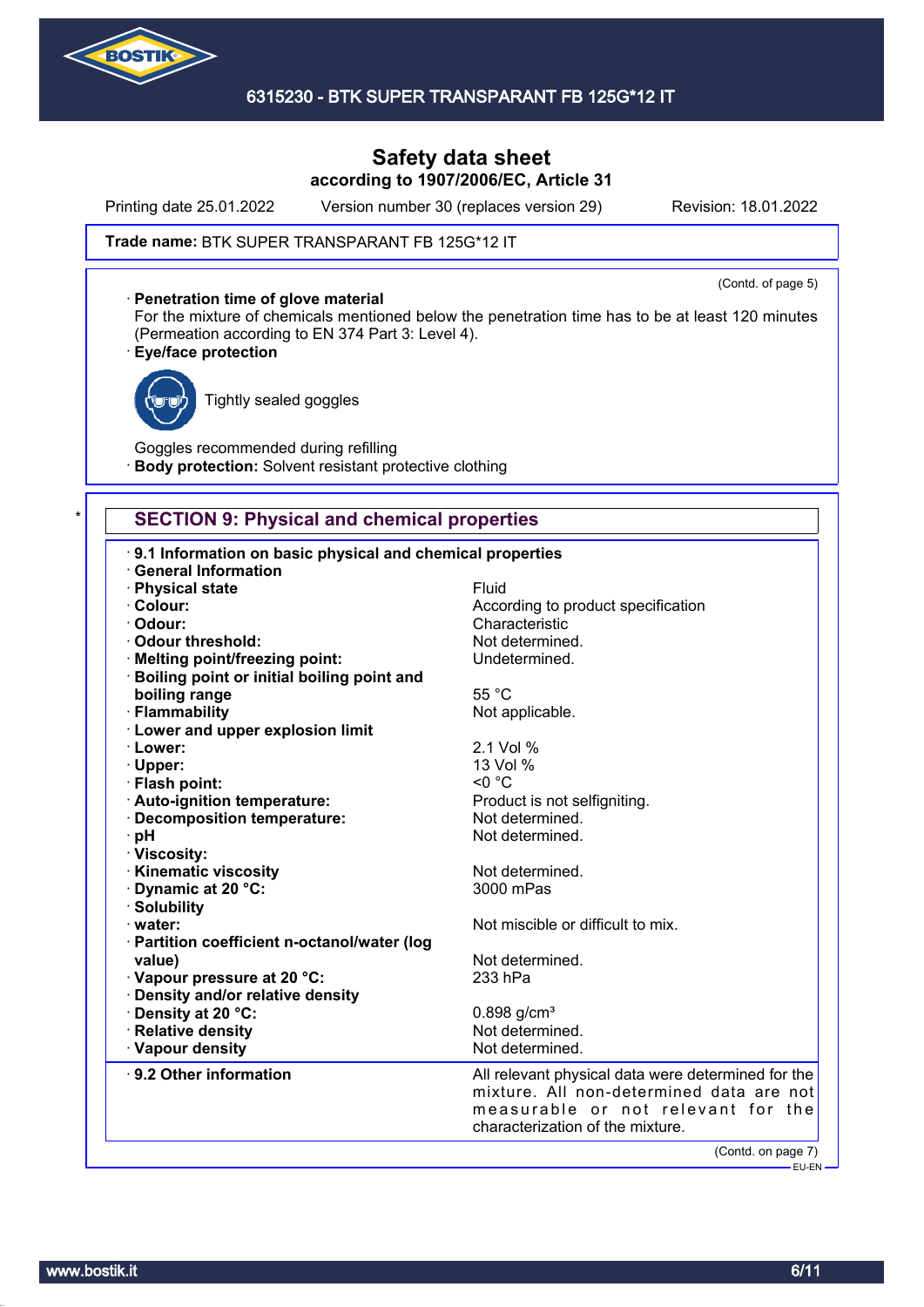

Printing date 25.01.2022 Version number 30 (replaces version 29) Revision: 18.01.2022

#### Trade name: BTK SUPER TRANSPARANT FB 125G\*12 IT

|                                               | (Contd. of page 6)                              |
|-----------------------------------------------|-------------------------------------------------|
| · Appearance:                                 |                                                 |
| $\cdot$ Form:                                 | Fluid                                           |
| Important information on protection of health |                                                 |
| and environment, and on safety.               |                                                 |
| · Ignition temperature:                       | 460 °C                                          |
| <b>Explosive properties:</b>                  | Product is not explosive. However, formation of |
|                                               | explosive air/vapour mixtures are possible.     |
| · Solvent content:                            |                                                 |
| <b>Organic solvents:</b>                      | 78.4 %                                          |
| · Solids content:                             | 21.5 %                                          |
| Change in condition                           |                                                 |
| <b>Evaporation rate</b>                       | Not determined.                                 |
| Information with regard to physical hazard    |                                                 |
| classes                                       |                                                 |
| · Explosives                                  | Void                                            |
| · Flammable gases                             | Void                                            |
| · Aerosols                                    | Void                                            |
| Oxidising gases                               | Void                                            |
| <b>Gases under pressure</b>                   | Void                                            |
| · Flammable liquids                           | Highly flammable liquid and vapour.             |
| · Flammable solids                            | Void                                            |
| $\cdot$ Self-reactive substances and mixtures | Void                                            |
| · Pyrophoric liquids                          | Void                                            |
| <b>Pyrophoric solids</b>                      | Void                                            |
| Self-heating substances and mixtures          | Void                                            |
| Substances and mixtures, which emit           |                                                 |
| flammable gases in contact with water         | Void                                            |
| <b>Oxidising liquids</b>                      | Void                                            |
| Oxidising solids                              | Void                                            |
| Organic peroxides                             | Void                                            |
| Corrosive to metals                           | Void                                            |
| <b>Desensitised explosives</b>                | Void                                            |

# **SECTION 10: Stability and reactivity**

· **10.1 Reactivity** No further relevant information available.

- · **10.2 Chemical stability**
- · **Thermal decomposition / conditions to be avoided:**

No decomposition if used according to specifications.

- · **10.3 Possibility of hazardous reactions** No dangerous reactions known.
- · **10.4 Conditions to avoid** No further relevant information available.
- · **10.5 Incompatible materials:** No further relevant information available.
- · **10.6 Hazardous decomposition products:** Danger of forming toxic pyrolysis products.

(Contd. on page 8)

EU-EN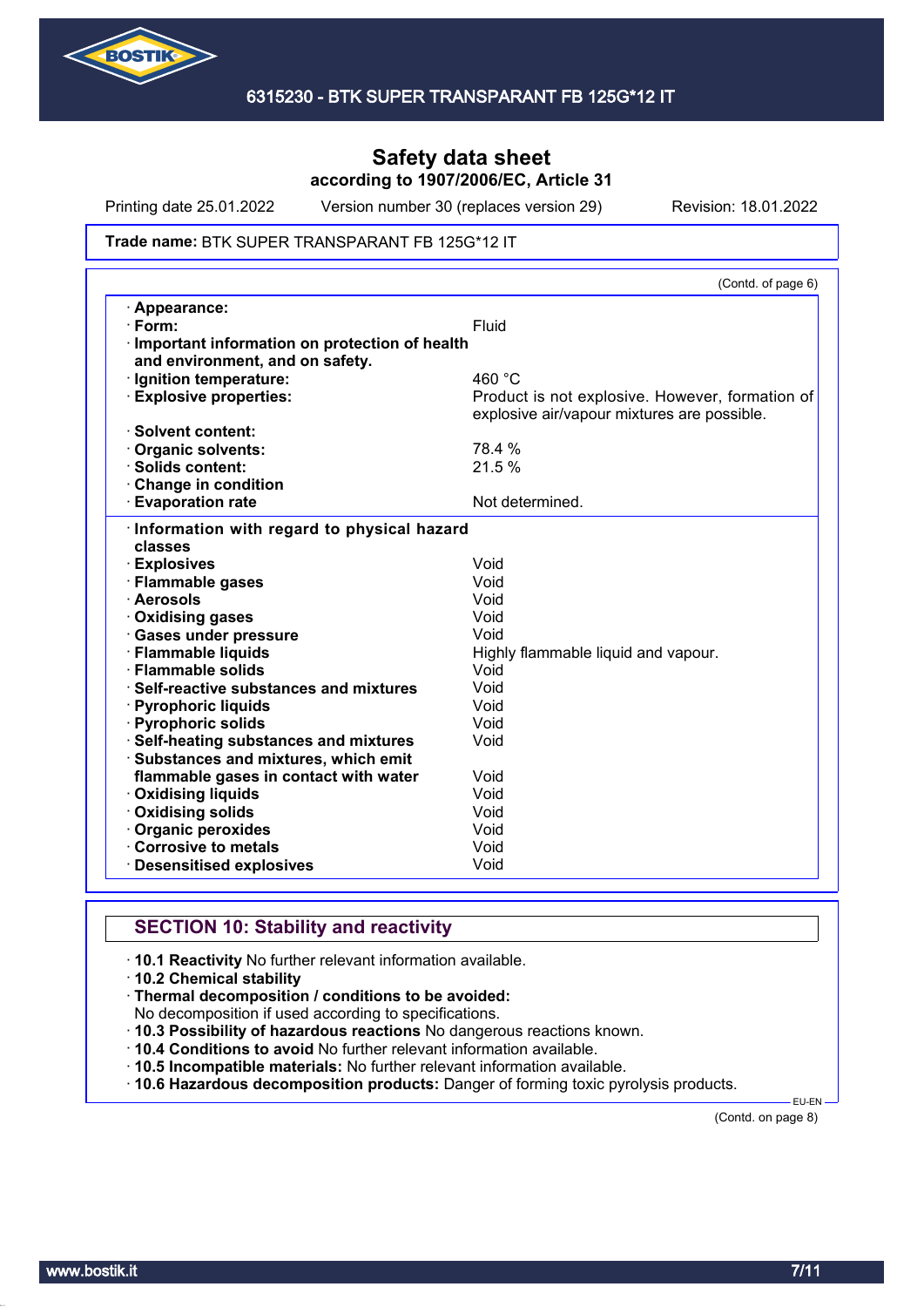

Printing date 25.01.2022 Version number 30 (replaces version 29) Revision: 18.01.2022

#### Trade name: BTK SUPER TRANSPARANT FB 125G\*12 IT

(Contd. of page 7)

| 11.1 Information on hazard classes as defined in Regulation (EC) No 1272/2008                                                            |                                                                                                     |  |
|------------------------------------------------------------------------------------------------------------------------------------------|-----------------------------------------------------------------------------------------------------|--|
| · Acute toxicity Based on available data, the classification criteria are not met.<br><b>LD/LC50 values relevant for classification:</b> |                                                                                                     |  |
| 67-64-1 acetone                                                                                                                          |                                                                                                     |  |
| LD50<br>5800 mg/kg (rat)<br>Oral                                                                                                         |                                                                                                     |  |
| Dermal                                                                                                                                   | LD50<br>20000 mg/kg (rabbit)                                                                        |  |
|                                                                                                                                          | 141-78-6 ethyl acetate                                                                              |  |
| Oral                                                                                                                                     | LD50<br>5620 mg/kg (rabbit)                                                                         |  |
|                                                                                                                                          | Inhalative LC50/4 h 1600 mg/l (rat)                                                                 |  |
|                                                                                                                                          |                                                                                                     |  |
|                                                                                                                                          | · Skin corrosion/irritation Based on available data, the classification criteria are not met.       |  |
|                                                                                                                                          | · Serious eye damage/irritation Causes serious eye irritation.                                      |  |
|                                                                                                                                          | Respiratory or skin sensitisation Based on available data, the classification criteria are not met. |  |
|                                                                                                                                          | <b>Germ cell mutagenicity</b>                                                                       |  |
| Not applicable.                                                                                                                          |                                                                                                     |  |
|                                                                                                                                          | Based on available data, the classification criteria are not met.                                   |  |
|                                                                                                                                          | Carcinogenicity Based on available data, the classification criteria are not met.                   |  |
|                                                                                                                                          |                                                                                                     |  |
|                                                                                                                                          | · Reproductive toxicity Based on available data, the classification criteria are not met.           |  |
|                                                                                                                                          | · STOT-single exposure May cause drowsiness or dizziness.                                           |  |
|                                                                                                                                          | · STOT-repeated exposure Based on available data, the classification criteria are not met.          |  |
|                                                                                                                                          | · Aspiration hazard Based on available data, the classification criteria are not met.               |  |
|                                                                                                                                          | · Additional toxicological information:                                                             |  |
| · Acute effects (acute toxicity, irritation and corrosivity) Not applicable.                                                             |                                                                                                     |  |
| · Sensitisation Not applicable.                                                                                                          |                                                                                                     |  |
|                                                                                                                                          |                                                                                                     |  |
|                                                                                                                                          |                                                                                                     |  |
|                                                                                                                                          | Repeated dose toxicity Not applicable.                                                              |  |
|                                                                                                                                          | $\cdot$ 11.2 Information on other hazards                                                           |  |
|                                                                                                                                          | <b>Endocrine disrupting properties</b>                                                              |  |
|                                                                                                                                          | None of the ingredients is listed.                                                                  |  |
|                                                                                                                                          |                                                                                                     |  |
|                                                                                                                                          | <b>SECTION 12: Ecological information</b>                                                           |  |
|                                                                                                                                          |                                                                                                     |  |
| $\cdot$ 12.1 Toxicity                                                                                                                    |                                                                                                     |  |
|                                                                                                                                          | · Aquatic toxicity: No further relevant information available.                                      |  |
|                                                                                                                                          | · 12.2 Persistence and degradability No further relevant information available.                     |  |
|                                                                                                                                          | · 12.3 Bioaccumulative potential No further relevant information available.                         |  |
|                                                                                                                                          | . 12.4 Mobility in soil No further relevant information available.                                  |  |
|                                                                                                                                          | 12.5 Results of PBT and vPvB assessment                                                             |  |
|                                                                                                                                          |                                                                                                     |  |
| · PBT: Not applicable.                                                                                                                   |                                                                                                     |  |
| · vPvB: Not applicable.                                                                                                                  |                                                                                                     |  |
|                                                                                                                                          | · 12.6 Endocrine disrupting properties                                                              |  |
|                                                                                                                                          | The product does not contain substances with endocrine disrupting properties.                       |  |
|                                                                                                                                          | 12.7 Other adverse effects                                                                          |  |
|                                                                                                                                          | · Additional ecological information:                                                                |  |
| General notes:                                                                                                                           |                                                                                                     |  |
|                                                                                                                                          | Water hazard class 1 (German Regulation) (Self-assessment): slightly hazardous for water            |  |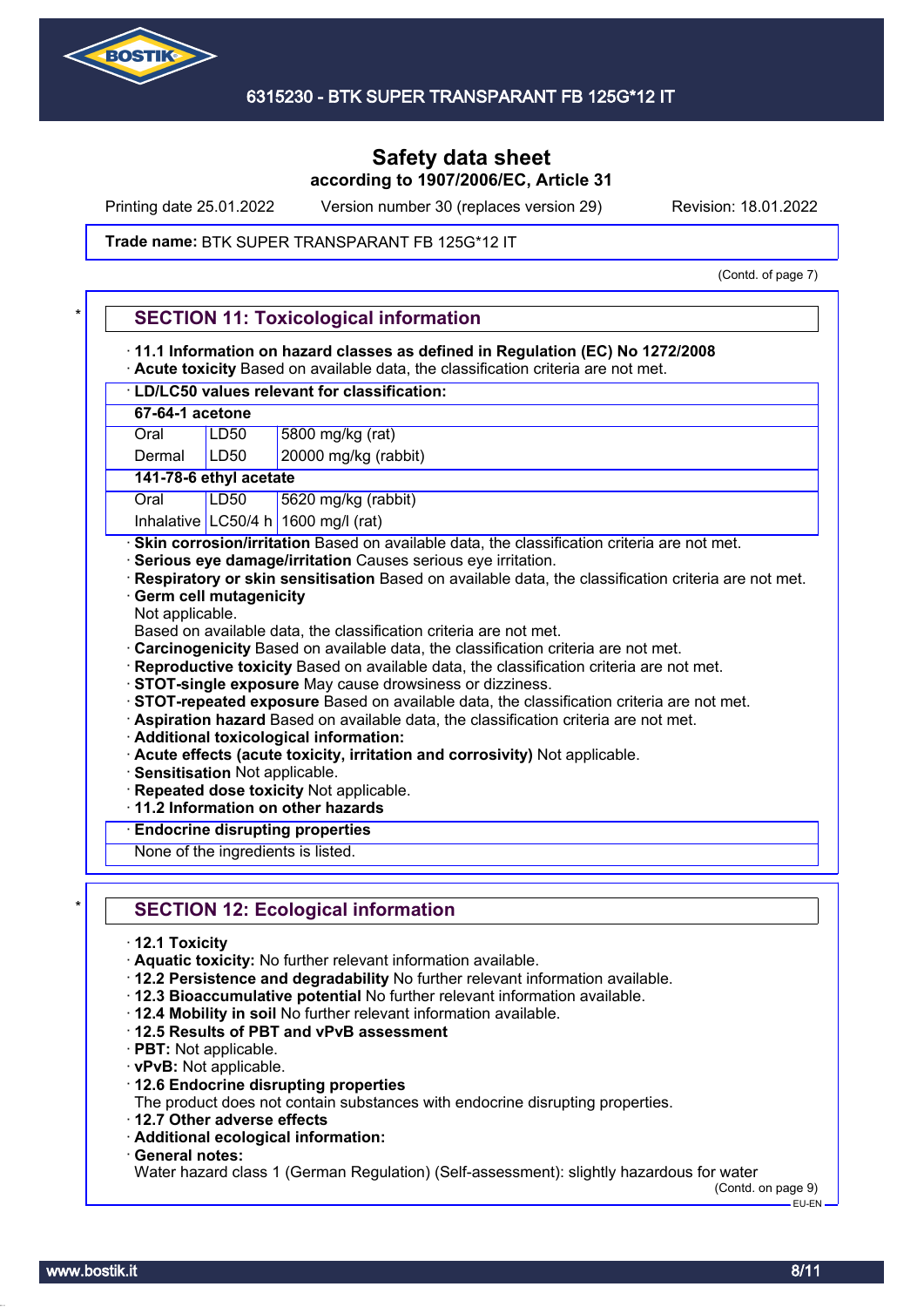

Printing date 25.01.2022 Version number 30 (replaces version 29) Revision: 18.01.2022

#### Trade name: BTK SUPER TRANSPARANT FB 125G\*12 IT

(Contd. of page 8) Do not allow undiluted product or large quantities of it to reach ground water, water course or sewage system.

# **SECTION 13: Disposal considerations**

· **13.1 Waste treatment methods**

· **Recommendation**

Must not be disposed together with household garbage. Do not allow product to reach sewage system.

Disposal must be made according to official regulations.

· **Uncleaned packaging:**

#### · **Recommendation:**

Packagings that may not be cleansed are to be disposed of in the same manner as the product.

| <b>SECTION 14: Transport information</b>                                                              |                                            |
|-------------------------------------------------------------------------------------------------------|--------------------------------------------|
| 14.1 UN number or ID number<br>· ADR/ADN, IMDG, IATA                                                  | <b>UN1133</b>                              |
| · 14.2 UN proper shipping name<br>· ADR/ADN<br>· IMDG, IATA                                           | 1133 ADHESIVES<br><b>ADHESIVES</b>         |
| · 14.3 Transport hazard class(es)<br>· ADR/ADN                                                        |                                            |
| · Class<br>· Label                                                                                    | 3 (F1) Flammable liquids.<br>3             |
| <b>IMDG, IATA</b>                                                                                     |                                            |
| <b>· Class</b><br>· Label                                                                             | 3 Flammable liquids.<br>3                  |
| 14.4 Packing group<br>· ADR/ADN, IMDG, IATA                                                           | III                                        |
| 14.5 Environmental hazards:<br>· Marine pollutant:                                                    | <b>No</b>                                  |
| 14.6 Special precautions for user<br>· Hazard identification number (Kemler code): -<br>· EMS Number: | Warning: Flammable liquids.<br>$F-E$ , S-D |
|                                                                                                       | (Contd. on page 10)<br>-EU-EN –            |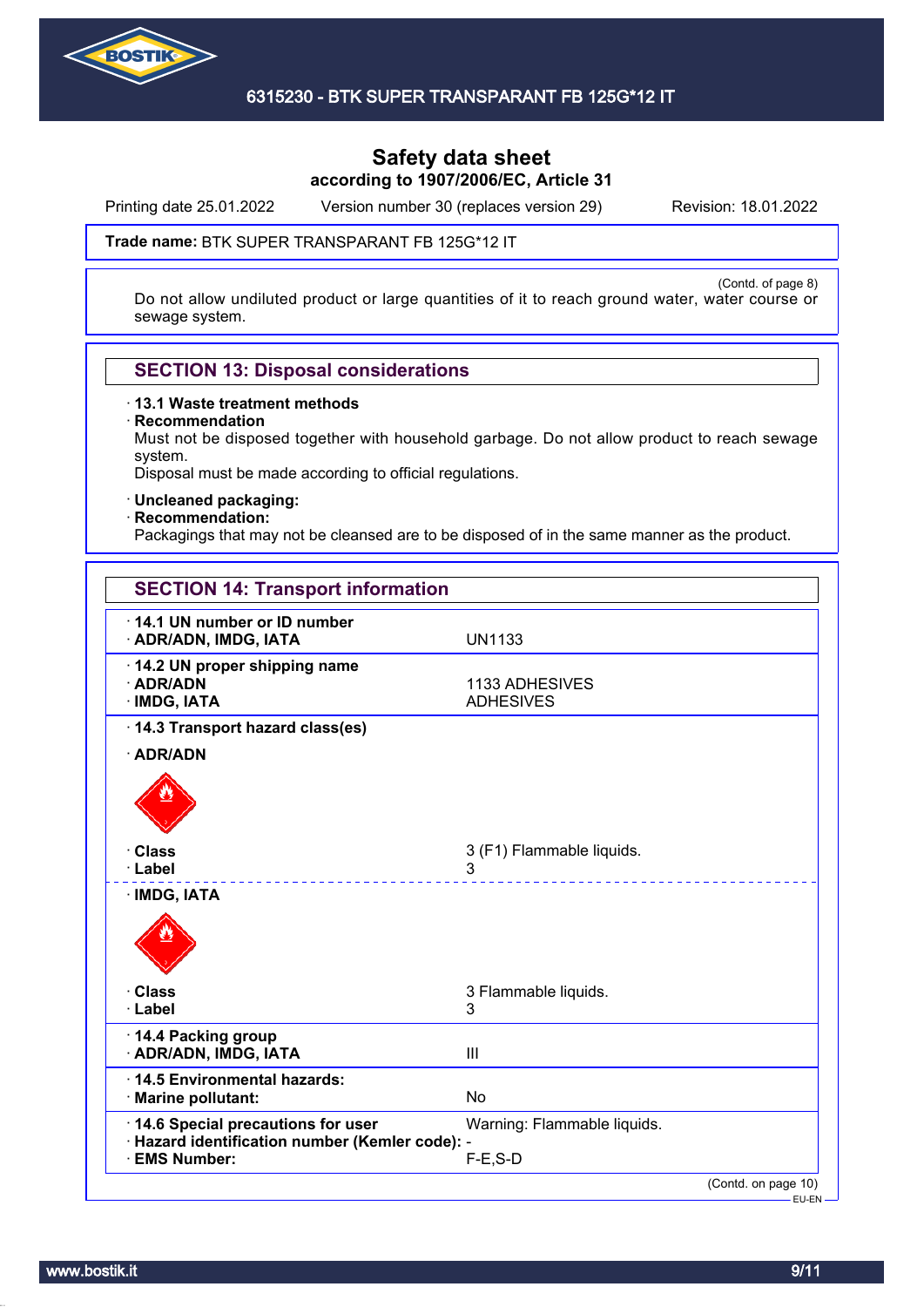

Printing date 25.01.2022 Version number 30 (replaces version 29) Revision: 18.01.2022

#### Trade name: BTK SUPER TRANSPARANT FB 125G\*12 IT

|                                                                                                         | (Contd. of page 9)                                                                                                                                                  |
|---------------------------------------------------------------------------------------------------------|---------------------------------------------------------------------------------------------------------------------------------------------------------------------|
| <b>Stowage Category</b>                                                                                 | A                                                                                                                                                                   |
| 14.7 Maritime transport in bulk according to<br><b>IMO instruments</b>                                  | Not applicable.                                                                                                                                                     |
| · Transport/Additional information:<br><b>Quantity limitations</b>                                      | On passenger aircraft/rail: 60 L<br>On cargo aircraft only: 220 L                                                                                                   |
| $\cdot$ ADR/ADN<br>· Limited quantities (LQ)<br><b>Excepted quantities (EQ)</b><br>· Transport category | 5L<br>Code: E1<br>Maximum net quantity per inner packaging: 30 ml<br>Maximum net quantity per outer packaging: 1000<br>ml<br>3                                      |
| · Tunnel restriction code                                                                               | E                                                                                                                                                                   |
| <b>∴IMDG</b><br>· Limited quantities (LQ)<br><b>Excepted quantities (EQ)</b>                            | 5L<br>Code: F1<br>Maximum net quantity per inner packaging: 30 ml<br>Maximum net quantity per outer packaging: 1000<br>ml                                           |
| · Remarks:                                                                                              | Under certain conditions substances in Class 3<br>(flammable liquids) can be classified in<br>packinggroup III.<br>See IMDG, Part 2, Chapter 2.3, Paragraph 2.3.2.2 |
| · UN "Model Regulation":                                                                                | UN 1133 ADHESIVES, 3, III                                                                                                                                           |
|                                                                                                         |                                                                                                                                                                     |

### **SECTION 15: Regulatory information**

- · **15.1 Safety, health and environmental regulations/legislation specific for the substance or mixture**
- · **Directive 2012/18/EU**
- · **Named dangerous substances ANNEX I** None of the ingredients is listed.
- · **Seveso category** P5c FLAMMABLE LIQUIDS
- · **Qualifying quantity (tonnes) for the application of lower-tier requirements** 5000 t
- · **Qualifying quantity (tonnes) for the application of upper-tier requirements** 50000 t
- **REGULATION (EC) No 1907/2006 ANNEX XVII Conditions of restriction: 3**
- · **DIRECTIVE 2011/65/EU on the restriction of the use of certain hazardous substances in electrical and electronic equipment – Annex II**
- None of the ingredients is listed.

### · **REGULATION (EU) 2019/1148**

· **Annex I - RESTRICTED EXPLOSIVES PRECURSORS (Upper limit value for the purpose of licensing under Article 5(3))**

#### None of the ingredients is listed.

(Contd. on page 11)

EU-EN